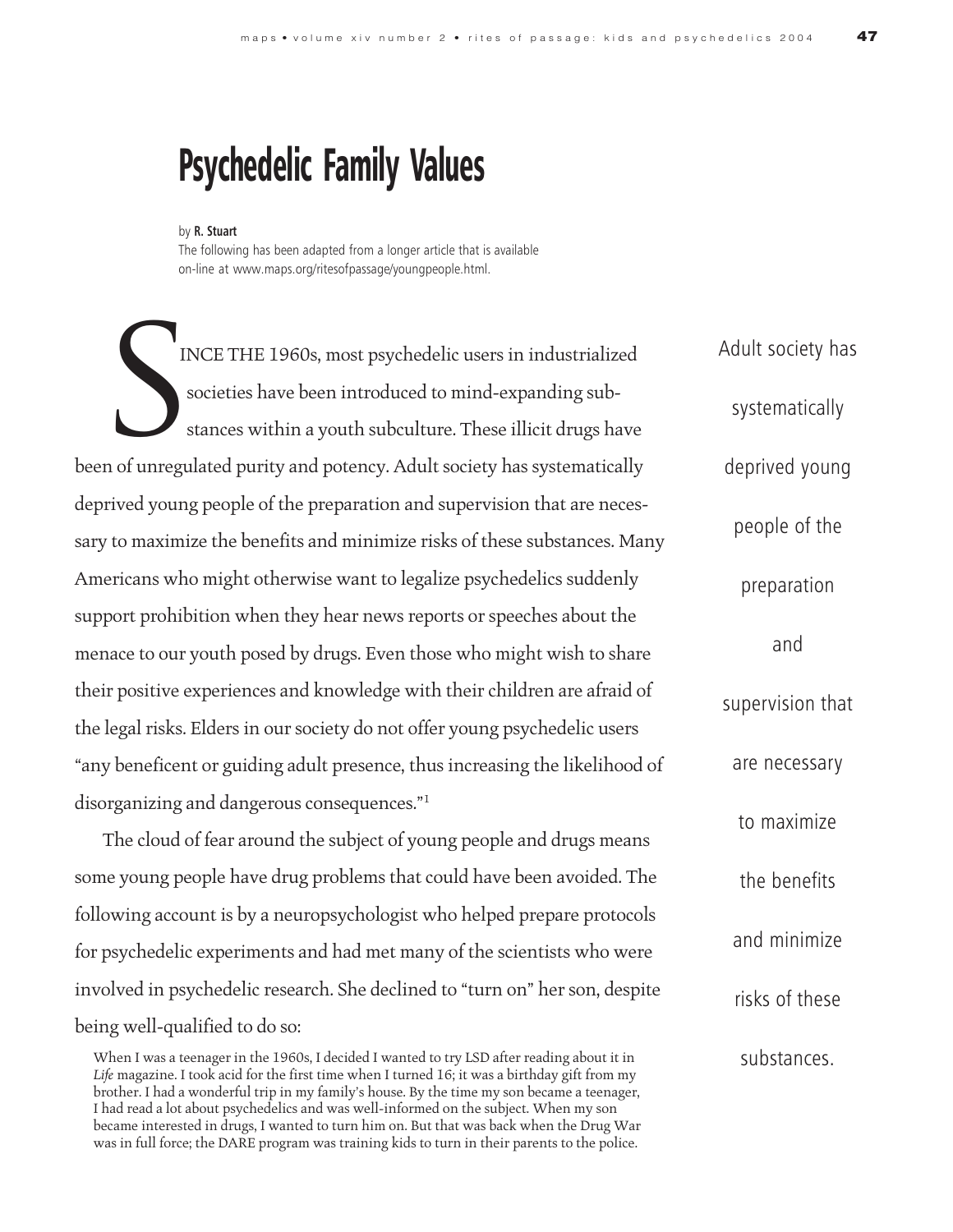I was afraid if I gave him supervision, he might say something to somebody that could get me arrested or cause my license to be revoked. But he went ahead and did it on his own. First he smoked pot. When he took one puff of pot he felt good, when he took six puffs of pot he felt even better. He felt good when he took one hit of acid, so he took six hits hoping to feel even better. Then he had a horrible trip. He was howling at the moon when the police picked him up. He spent the night in a psychiatric ward and was treated horribly by the staff. He was okay the next day, but the whole terrible scene could have been avoided if I had been allowed to turn him on.2

This example illustrates how it can be dangerous to

fail to prepare a young person for the inevitable encounter with the opportunity to use drugs. While problems with drugs seem particularly common in Western society, the desire to alter consciousness appears to be universal, and cross-cultural. Small children commonly display an inborn drive to alter their consciousness, inducing dizziness via hyperventilation, whirling, and oxygen deprivation.3 Not surprisingly, adolescents around the world are often attracted to psychoactive drugs. Is there a way drug use can be integrated beneficially into a healthy culture? The examples below offer a glimpse of how such a vision might be achieved. Closer to home, later examples show how some California families have taken their own steps by providing safe contexts for young people to have psychedelic experiences.



#### EXAMPLES FROM OTHER CULTURES

In some pre-industrial societies, puberty initiation rituals transform the adolescent into a young adult ready to work, raise a family, and take on community responsibilities. Often, these rites incorporate psychedelics. Richard Evans Schultes reported that ayahuasca was used in the northwest Amazon "to fortify the bravery of male adolescents who must undergo the painful *yuruparí* initiation ceremony."4 Writing about the Machiguenga people of Peru, Ethan Russo observed:

What I can say about this is that Machiguenga children

Unlike the NAC, the Huichol Indians of Mexico may

for students in 2002.<sup>7</sup>

begin taking peyote around age six.8 The Huichol believe that the best time to learn how to use peyote is during early childhood. Children should have reached "the age of understanding" so they can verbally articulate their experience. Rather than fix a chronological age for initiation, the maturity, interest, and personal circumstances of each child are individually considered. The Huichol find that pre-pubescent children can integrate a peyote initiation better than an adult whose mind is

Above: A young Huichol boy who is part of the peyoteros that have returned to the community. Eagle and turkey feather adorned hats symbolize that one has participated in the pilgrimage. Photo by Stacy B. Schaefer.

(boys) have this experience as an integral part of their religious upbringing. It is part and parcel of their world concept and manner of living. Ayahuasca (*kamarampi*) is a window on enlightenment, a portal to divination, and a teacher of plant, hunting and spiritual knowledge. The kids accept it in that context and none see it as a "kick" the way American youth might brag about sneaking a swig of bourbon from the old man's stash. Rather, they enjoy it for the same reason other members of the tribe do: it is a thrilling experience that binds the tribe in their philosophy and mutual interdependence to survive and thrive in an eternally challenging environment. 5

The mestizo congregations of the Brazilian ayahuasca

churches continue the tribal custom of introducing young people to their sacrament and its proper use. In the *União do Vegetal* (*UDV*), young children are often given a spoonful of ayahuasca before they are considered old enough for full servings.

In our own country, adolescents often actively participate in the Native American Church. Younger children are less likely to consume peyote at NAC road meetings (ceremonies), although one of the first Navahos to use peyote started at age ten.6 Each September in the Four Corners reservation, the Navahos have an annual ceremony to encourage the school children to have academic success in the coming year. Some of the youths consume a token amount of peyote, and others put their finger to their mouth after touching the medicine. This ceremony has been spreading to other tribes; for instance the Washo held their first ceremony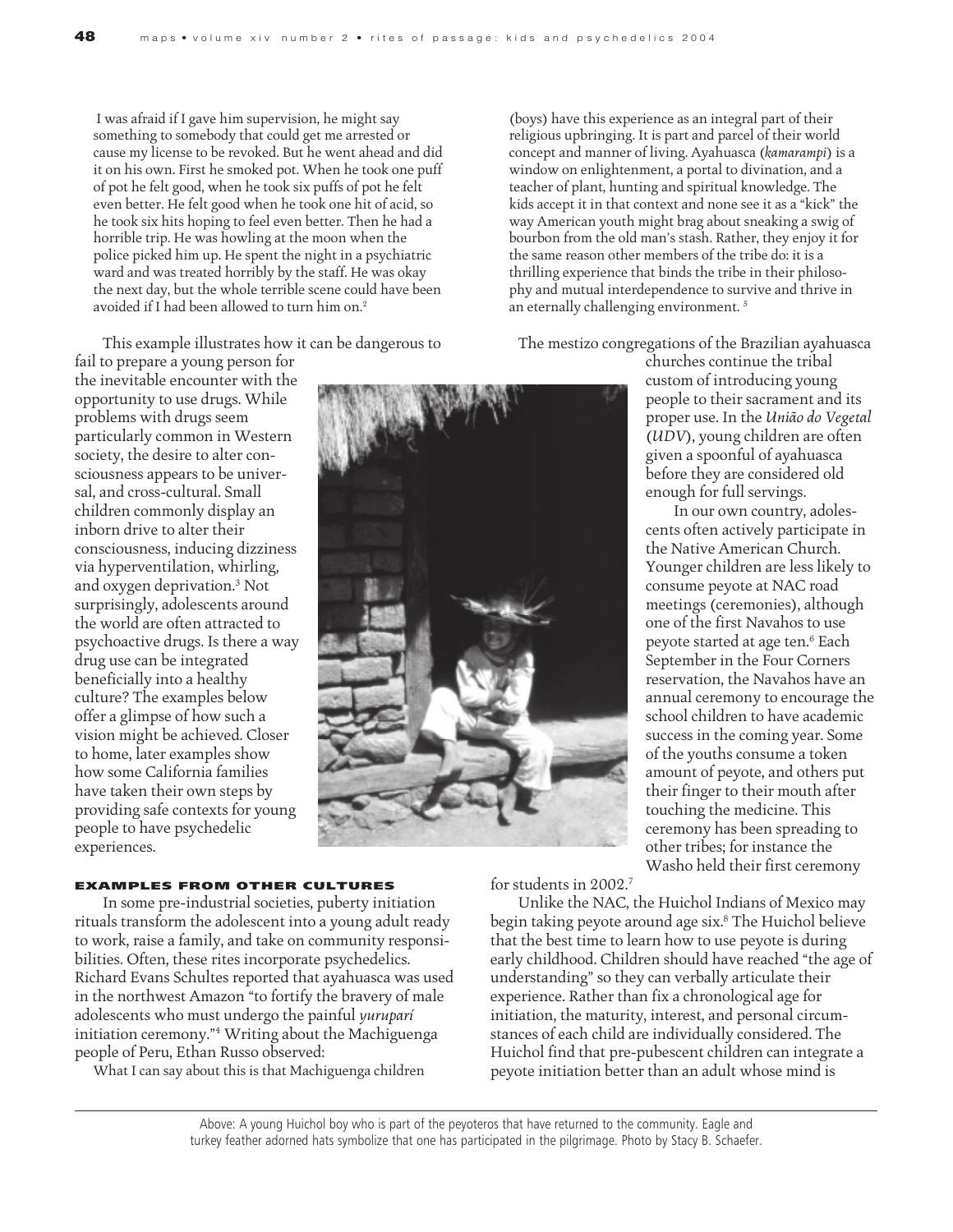because she

I was at her age,

already rigid, or an adolescent going through the confusion of role transition and sexual maturation.<sup>9</sup>

Again, young people are introduced not only to the plant cherished by their people, but also the values and traditions surrounding it. Susan Eger and Peter Collings wrote:

Through their observance of and participation in the ceremonies, children come to understand the sacredness of peyote and learn to esteem it at a very young age. Most children, although given peyote to taste and to play with when they become curious about it, do not actually consume it in doses large enough to produce visions until at least eight years of age. But because of the frequency with which the children attend the ceremonies and watch the performance of ceremonial duties, by the time they actually do partake of peyote, they are sufficiently clued in to be able not only to experience prototypical, expected visions but to interpret them with some degree of accuracy and to remember their significance. As soon as they are given responsibilities in the religion, they begin teaching their younger siblings. Children can begin their training toward the priesthood at the young age of ten and, if they stick to it, be fully initiated *mara'akame* by the age of twenty.10 She does not drink considers alcohol to be an inferior drug. In contrast to the way

Harvard psychiatrist Harrison G. Pope reported that boys in various West African tribes use *Tabernanthe iboga* in ceremonies supervised by their priest, fathers, and uncles.11

In Gabon, children participate in the nocturnal *ngozé* rituals in which members of the Fang tribe consume *T. iboga*. 12 Giorgio Samorini observed that in the Bwiti religion, "This *iboga* baptism may be experienced at any age, as is the Catholic baptism. Currently, in some sects there is a tendency to initiate relatives, especially their children, from ages 8 to 10, which is followed by a second initiation as adults." Samorini noted that the Bwiti leader Owono Dibenga Louis Marie "has during the past few years created the '*Iboga* Youth Movement', so that the new generations may get better acquainted with the Buitist creed."13 she has no curiosity about different mental states.

## RITES FOR OUR CULTURE

Our industrialized technocracy delays adult responsibilities in order to extend education as preparation for employment in a complex economy. Living in limbo, modern teenagers are often unable to achieve fulfillment through part-time after-school retail or food-industry jobs and obeying church-sponsored vows of sexual abstinence. Without adult responsibilities, privileges, or experience, young people in our society still find ways, not necessarily good ones, to assert the autonomy of adulthood. Substance abuse is one of many problematic responses to the confusing world with which adolescents are faced. A minority of educators, social scientists, and mental health professionals are begining to suggest that the creation of new, meaningful rites-of-passage could help young people take on their adult roles, accepting responsibilities as well as freedoms.

What might a modern rite of passage in our own culture look like? Inspired by indigenous examples, and unwilling to deprive their children of the benefit of their own experience, some parents have chosen to create

> rituals for their children using psychedelics. The following examples are from middle class California families that I interviewed in the 1990s. To protect the families, publication of these interviews was delayed until all children had reached age 18.

> Providing guidance, of course, need not always involve families taking psychedelics together. The father interviewed below, an author of books about sacramental plants, chose to give his daughter the tools and information to create her own positive experience:

My daughter always knew that I used psychedelics because there are books about them all over the house, and I regularly attend conferences and seminars on the topic. When she entered junior high school, we made it clear to her that the biggest lie she would ever encounter was the propaganda that the schools teach about drugs. So she understood that the government's Drug War is a pernicious scourge: a Mafia-style campaign to exploit people. When she became a teenager, I asked her to inform me if she ever decided to take one of these drugs. I told her that I could help her prepare, not in an intrusive way, but in a manner that would enable her to take it in the best circumstances so it would be useful. The first time can be definitive in establishing a person's relationship with that state of consciousness. I told

her that it was important to take it in the intimate company of people she trusted, not in some noisy public situation like a rave. Our family would never take psychedelics together, because the parent/child boundaries are established on other bases.

Anyway, about six months after my wife died, my daughter called me from a state park where she was camping with her boyfriend. She said that they were planning to take MDMA together. She was calling because she had promised to let me know. I told her that sounded like an acceptable situation. It turned out that what they took was not real MDMA. From their description of its effects, I assume it was some kind of speed. She needed to have access to reliable material, so I gave her most of my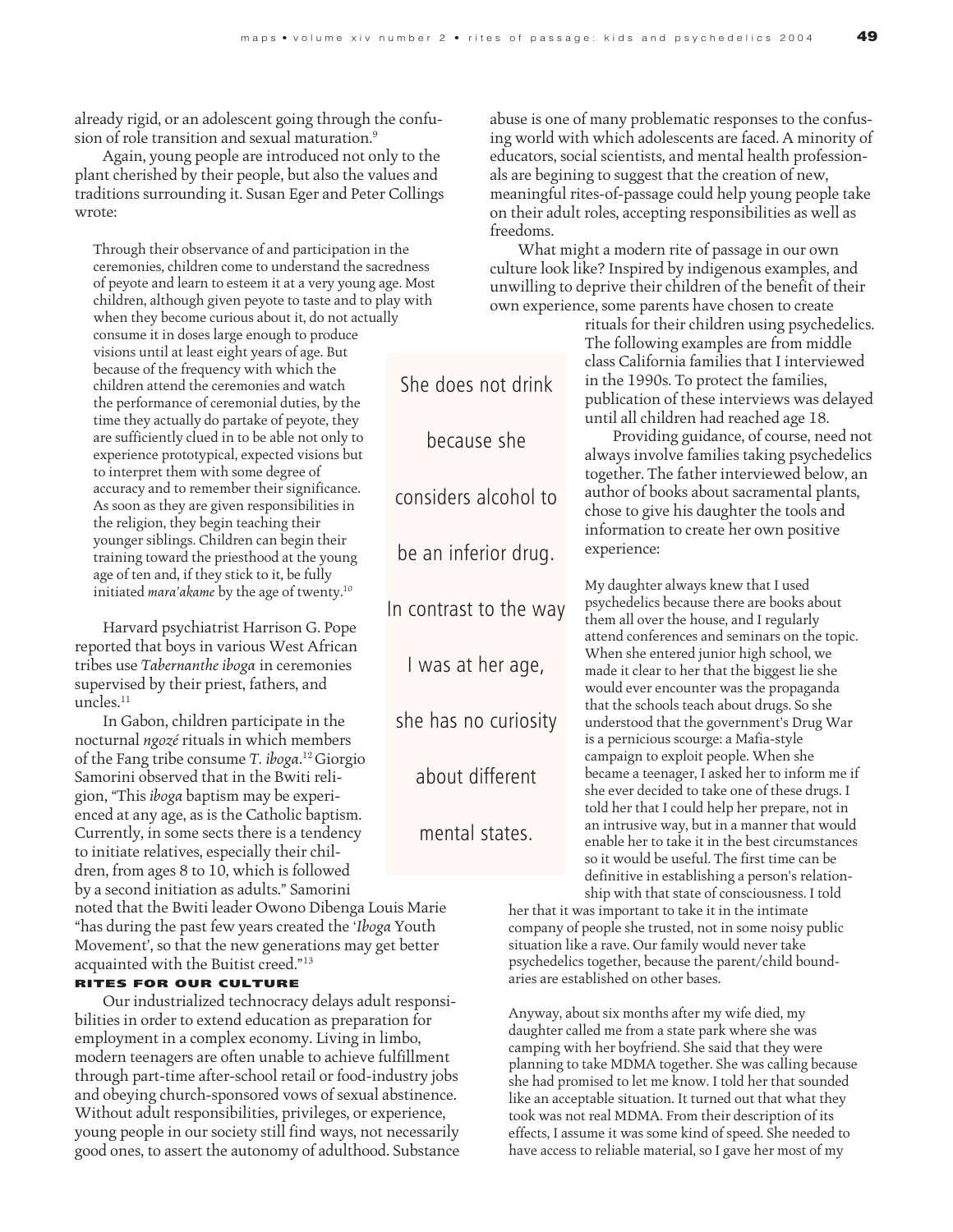personal supply of MDMA for her twentieth birthday. She had a mellow experience with her boyfriend. She does not drink because she considers alcohol to be an inferior drug. In contrast to the way I was at her age, she has no curiosity about different mental states. For her, MDMA was just helpful for getting a more honest relationship with her boyfriend. If she is ever ready to go deeper, we can work together so she can try LSD. She understands that I am a good source of information. In fact, I'm surprised at how little her friends know about psychedelics.

For some families, sharing an experience can be a powerful bond, just as native societies use psychedelic experiences to bring the community together. A U.S. federal prosecutor recounted:

I was having trouble communicating with my teenage daughter. We took MDMA together, hoping it might help our relationship. My daughter started crying. She said I never really listened to her. Wagging my finger at her, I adamantly insisted that I was always receptive to hearing what she had to say. Suddenly, I realized that I had interrupted her. Then I admitted that I had not really listened to her. After that, we began to work more closely on the specific things that were interfering with our intimacy.

The account below is by a 23-year-old son of a psychiatrist, who felt that his parents' openness about psychedelics helped him to make his own choices in his own time.

At the time when MDMA was becoming stigmatized as an illegal drug, I was about 11 years old. That is when I became aware that my dad was involved with it in a professional capacity. He was using it to treat patients in our home. I grew up around MDMA, so it was never strange to me. My parents were very straightforward and honest. When I became worried about the things I heard at school, my dad gave me a medical explanation about the effects of MDMA. He sat me down and said, "Not everything you learn at school will be true. Some things they teach you will be good, and some things will be bad. Even though we understand that MDMA is good, many people outside our family will think it is bad. So you can't tell people about what we do at home." That was okay with me. My impression was overwhelmingly positive when my parents used MDMA themselves. I enjoyed hanging around them when they did it. I would be hard pressed to think of anything bad about it. It was always an option for me to use it. My parents told me that they would prefer I either did it with them, or at least did

it in the house, and that I use their stuff.

I used to rebel against my parents by staying away from psychedelics. I was real straight-edged. I did not have peer group pressure to trip; I had parent pressure. Because my parents were interested in it, I was non-interested—my way of rebelling. Then in my freshman year of college, I encountered other students who were tripping. I became open to the idea. My first drug experience was with my girlfriend. We had been seeing each other for about four or five months, and have been in and out of each other's lives ever since. I asked my father for some MDMA. He

> gave it to us, and left us with the home to use. We had a wonderful experience.

My impression was overwhelmingly positive when my parents used MDMA themselves. I enjoyed hanging around them when they did it. Earlier this year, I had MDMA with my mom. My mother and I have such a good relationship that I don't think anything could make us closer, but it was a good experience. For her birthday present, she wanted to trip with me. That's what we did for her birthday. We talked and talked and talked and hugged. It was very sweet, very easy. Absolutely, I think tripping has been a positive thing for our family. When I was growing up, tripping wasn't a mystery; that gave it a good light. Looking back on my childhood, my parents never said, "I don't want you doing that, that's bad," except when it came to hurting people. Tripping was never forbidden, never taboo or mysterious. Therefore I came to it in my own time. SET AND SETTING The families interviewed above all appeared well-adjusted, and none indicated any problems as a result of using psychedelics. Each interviewee was asked if they knew of anyone who had suffered problems from being introduced to psychedelics by their families, and none had heard of any such difficulties. These families displayed a number of common factors that seemed to contribute to the success of their choices. These include: • The children requested a session out of their own internal motivation. Curiosity and personal desire were the reasons for the session, rather than external pressure,

> • The parents had a sophisticated understanding of psychedelics due to extensive personal experience and literature research. The parents were attuned to the individual needs of each particular child.

macho one-upmanship, or expectations based on chrono-

logical age.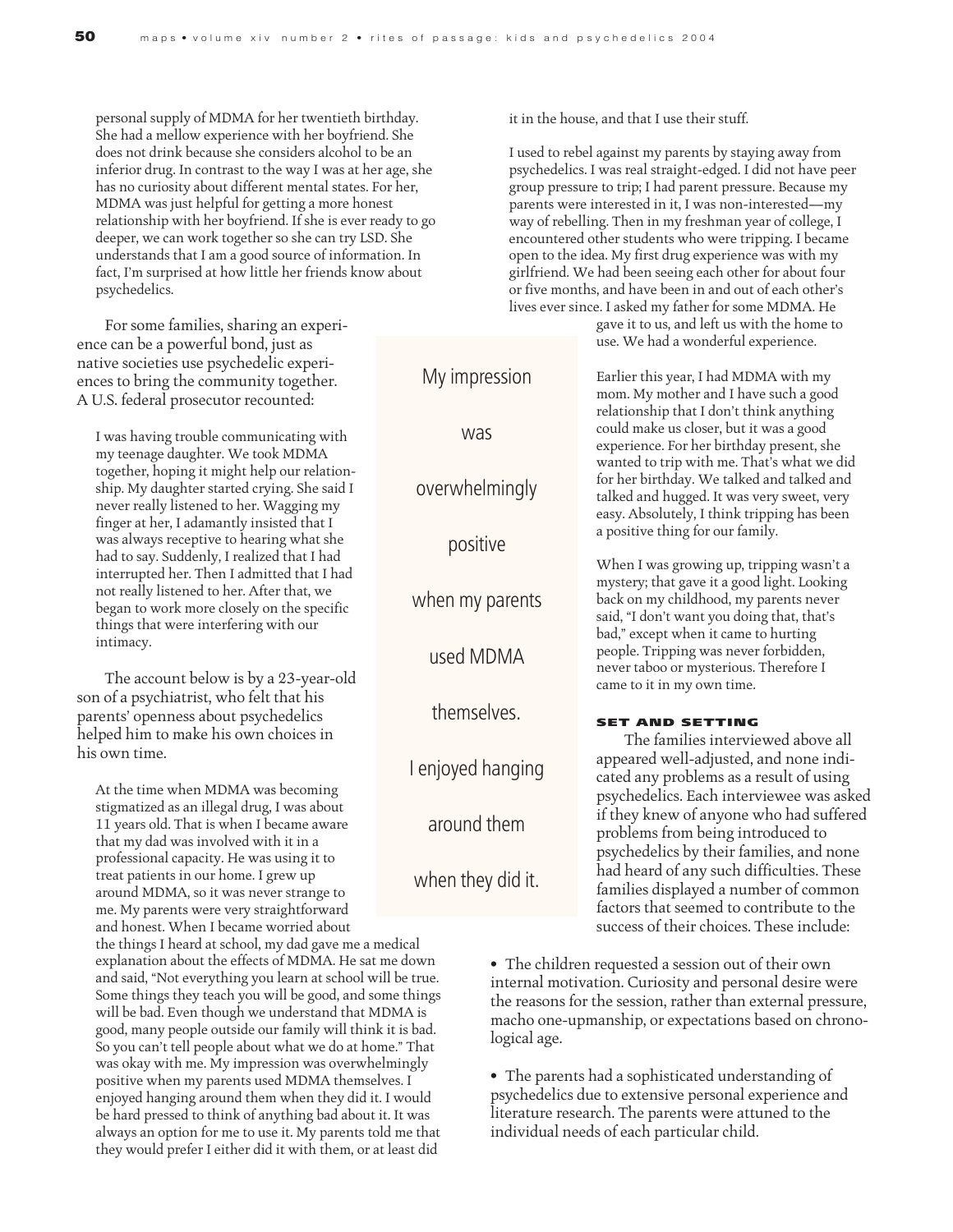• The families had a network of sympathetic friends. This community support offset feelings of isolation that might have resulted from evading counterproductive laws against using psychedelics.

• The children were given appropriate amounts of pure materials on an infrequent basis. The were taught to avoid overindulging both in frequency and dosage.

• Given the prohibitionist laws in the United States, families and communities were "security conscious." If the authorities ever became aware that parents were assisting their children to use psychedelics, then the parents could risk losing custody of the kids. It is ironic that while the parents would be prosecuted, the police or child protective service could inflict genuine trauma by removing their children from their homes.

Obviously, there would be a much greater likelihood of untoward results in circumstances where these safeguards are not in place. Sidney Cohen remarked on an early example of irresponsible psychedelic use in the family:

Another group who really ought not be given LSD is children…It is, therefore, chilling to read in a recent issue of *Life* (March 25, 1966) the following quote: "When my husband and I want to take a trip together," says the psychedelic mother of four, "I just put a little acid in the kids' orange juice in the morning and let them spend the day 'freaking out' in the woods." Here, at least, is a refreshing absence of pretense that it will do them any good; it's simply a pharmacological baby sitter."14

Such disturbing stories, understandably, fuel the hysteria around the topic of families and psychedelics. In a more recent and highly publicized case, a single father offered various drugs to his children in a haphazard manner that amplified the instabilities of his dysfunctional family. The television documentary S*mall Town Ecstasy*, produced by Allison Grodner and Arnold Shapiro for HBO, told the story of Scott Meyers, a 40-year-old resident of Calaveras County, California. Meyers took his three children—aged 13, 15, and 18—to raves and parties where he gave them alcohol, marijuana, cocaine, and MDMA. This caused him to lose custody of his children and to be convicted of misdemeanor drug possession.<sup>15</sup> After the documentary was broadcast in 2002, he was arrested on two felony

charges of child endangerment.16 This father's haphazard parenting was reflected in the irresponsible way he supplied his children with these substances. His behavior was clearly inappropriate, and it is distinct from the previous examples.

## BETTER DRUG EDUCATION

Today's "zero tolerance" style of drug education trivializes the factors underlying actual drug abuse and pathologizes normal adolescent experimentation. Research at the University of California at Berkeley has

indicated that moderate use of marijuana and other illicit drugs is normal for U.S. teens. The researchers found that adolescents who occasionally experiment with drugs are emotionally healthier than both their peers who abstain from all drug use, and their peers who overindulge. When drug problems do develop, they are a symptom—rather than a cause—of personal and social maladjustment. The researchers stated:

Given current understandings of personality development, it would seem that the psychological triad of alienation, impulsivity, and distress would be better addressed through efforts aimed at encouraging sensitive and empathic parenting, at building childhood self-esteem, at fostering sound interpersonal relationships, and at promoting involvement and commitment to meaningful goals. Such interventions may not have the popular appeal of programs that appear to tackle the drug problem "directly," but may have greater individual and societal payoff in the end.17

Despite these findings, "zero tolerance" remains the primary way that schools and youth programs teach about drugs. It is currently illegal for drug prevention programs that receive federal or California State funding to provide information about the beneficial uses of illicit drugs. Pursuant to 20 U.S.C. 7142 (United States Code), illicit drug use must

always be portrayed as "wrong and harmful." California Health & Safety Codes 11999.2 and 11999.3 prohibit educational messages about "responsible use" of illegal drugs.18 The federal government's "style sheet" for conforming terminology in drug education literature "aims to prevent use—not abuse —of alcohol and other drugs by youth," "since there is risk associated with all use," and "all illicit drugs are harmful."19

Nonetheless, drug use by young people shows no sign of decline. As an honest and pragmatic alternative to

23 states have "parental exception" clauses that allow minors to consume alcohol when given by a parent. This policy implies a respect for families' autonomy…